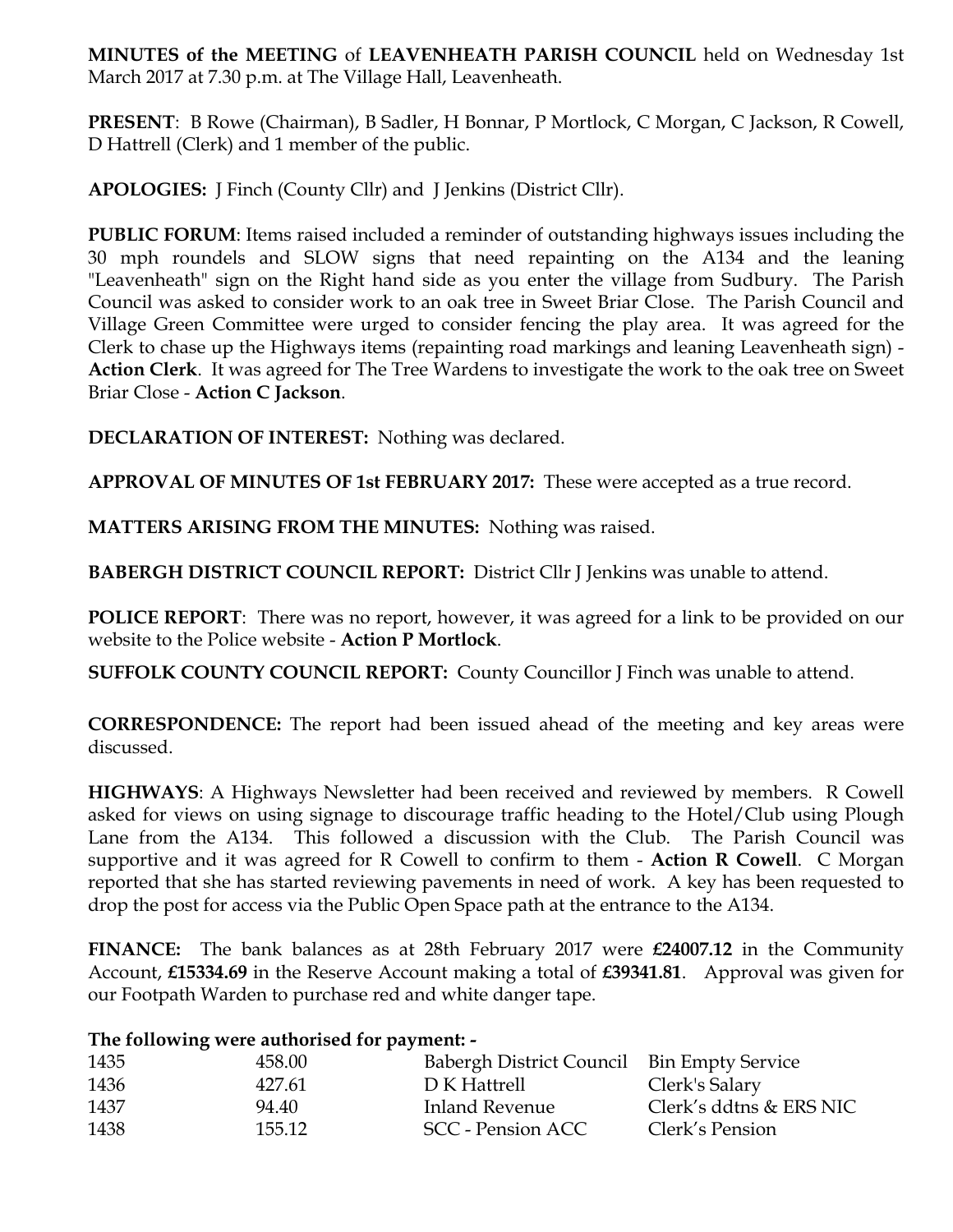| 1439         | 397.11   | Suffolk County Council Street Lights power & maint. |
|--------------|----------|-----------------------------------------------------|
| <b>Total</b> | £1532.24 |                                                     |

**REPORTS FROM ORGANISATIONS AND REPRESENTATIVES :** Reports were given from the Village Hall, Village Green, the Tree Wardens and in respect of the footpaths. Quotes were being obtained to cut back the Rowans Way and High Road hedges of the Village Green. Removal of the cuttings will be priced too - **Action P Mortlock**. It was agreed to obtain quotes in respect of an oak tree at the bus shelter in Old Road - **Action C Jackson**. It was agreed for the Clerk to research our liability and personal accident insurance cover in respect of our footpath warden and other volunteers working to improve and clear the paths - **Action Clerk**. It was noted that one of our footpaths on the schedule for cutting is actually in Assington Parish - **Action R Cowell to amend records**. Members recorded their thanks to Peter Pratt for the work he is doing as Footpath Warden.

**CIRCULAR PATHS**: R Cowell outlined the limited progress since last meeting and it was agreed to invite a representative from the Club to come along to the April Meeting to discuss this matter - R Cowell to follow up. The principle agreed at last meeting was repeated that up to £4000 of the 106 money and up to £1000 of the Locality Budget can be used to back up fund raising efforts for the Lakeside path.

**RESERVING POLICY**: The example policy had been adapted to reflect our procedures by the Clerk. R Cowell proposed adoption of the Policy. This was seconded by P Mortlock and unanimously carried.

**IDEAS TO IMPROVE THE VILLAGE:** In order to ensure actions are monitored, it was agreed to include a list at the end of the Minutes **- Action Clerk.** 

**REPORTS AND QUESTIONS FROM CHAIRMAN AND MEMBERS**: Information reports were given and no resolutions resulted that hadn't been noted under the Agenda items.

The meeting closed at **8.55 p.m**.

## **List of Actions**

1. It was agreed for the Clerk to chase up the Highways items (repainting road markings and leaning Leavenheath sign) - **Action Clerk**

2. It was agreed for The Tree Wardens to investigate the work to the oak tree on Sweet Briar Close - **Action C Jackson**. 3. It was agreed for a link to be provided on our website to the Police website - **Action P Mortlock**.

4. R Cowell asked for views on using signage to discourage traffic heading to the Hotel/Club using Plough Lane from the A134. The Parish Council was supportive and it was agreed for R Cowell to confirm to the Club - **Action R Cowell**.

5. Quotes were being obtained to cut back the Rowans Way and High Road hedges of the Village Green. Removal of the cuttings will be priced too - **Action P Mortlock**.

6. It was agreed to obtain quotes in respect of an oak tree at the bus shelter in Old Road - **Action C Jackson**

7. It was agreed for the Clerk to research our liability and personal accident insurance cover in respect of our footpath warden and other volunteers working to improve and clear the paths - **Action Clerk**

8. It was noted that one of our footpaths on the schedule for cutting is actually in Assington Parish - **Action R Cowell to amend records**

## **Planning Meeting on 1st March 2017**